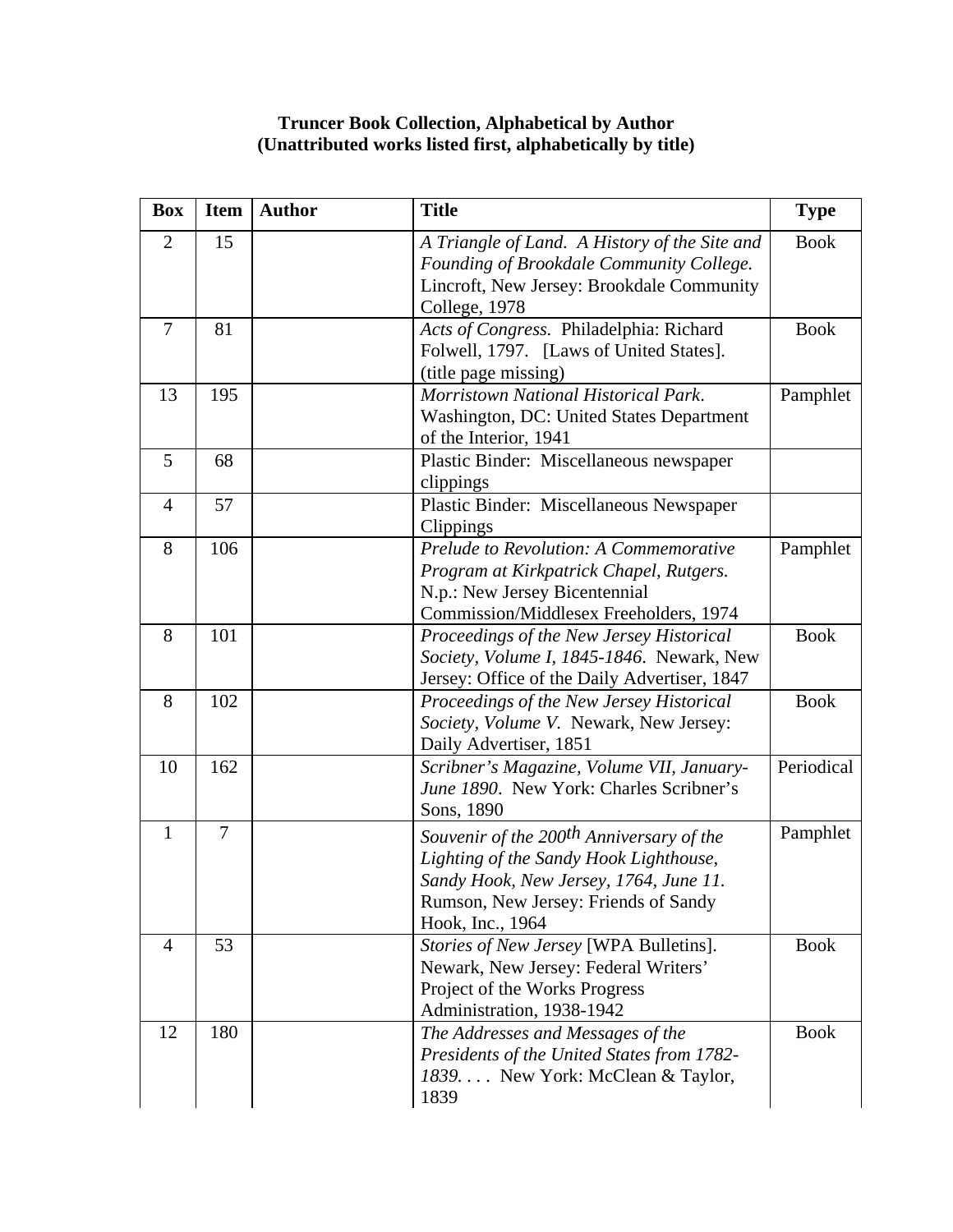| 8              | 95           |                    | The Century Illustrated Monthly Magazine,       | Periodical  |
|----------------|--------------|--------------------|-------------------------------------------------|-------------|
|                |              |                    | Volume LIII. New York: The Century              |             |
|                |              |                    | Company, 1897                                   |             |
| 8              | 96           |                    | The Century Illustrated Monthly Magazine,       | Periodical  |
|                |              |                    | Volume LIX. New York: The Century               |             |
|                |              |                    | Company, 1900                                   |             |
| 8              | 108          |                    | The Decoration and Furnishings at Morven.       | Pamphlet    |
|                |              |                    | N.p.: N.p., 1960                                |             |
| 12             | 182          |                    | The Knickerbocker or New-York Monthly           | <b>Book</b> |
|                |              |                    | Magazine, Volume XLI. New York: S.              |             |
|                |              |                    | Hueston, 1853                                   |             |
| 9              | 115          |                    | The New Jersey Historical Society Annual        | Pamphlet    |
|                |              |                    | Report for the Year 1976. Newark, New           |             |
|                |              |                    | Jersey: New Jersey Historical Society, 1976.    |             |
| $\overline{7}$ | 82           | Adams, John, Rev.  | A View of Universal History, from the           | <b>Book</b> |
|                |              |                    | creation to the present time. Including an      |             |
|                |              |                    | account of the revolutions in France, Poland,   |             |
|                |              |                    | Sweden, Geneva &c. &c. Together with an         |             |
|                |              |                    | accurate and impartial narrative of late        |             |
|                |              |                    | Military operations; and other important        |             |
|                |              |                    | events. Volume 1 of 3. London, 1795. $(1/2)$    |             |
|                |              |                    | title page missing, lacks covers)               |             |
| $\overline{2}$ | 8            | Applegate, Lloyd   | A Life of Service: William Augustus Newell.     | <b>Book</b> |
|                |              | R.                 | Toms River, New Jersey: Ocean County            |             |
|                |              |                    | Historical Society, 1994 [Biography of New      |             |
| $\overline{2}$ | 9            |                    | Jersey Governor during Civil War.]              | <b>Book</b> |
|                |              | Balch, William R.  | The Life of James Abraham Garfield.             |             |
|                |              |                    | Philadelphia: J.C. McCurdy and Company,<br>1881 |             |
| 7              | 89           | Bancroft, George   | History of the United States from the           | <b>Book</b> |
|                |              |                    | Discovery of the American Continent.            |             |
|                |              |                    | Volumes I & II. Boston: Charles C. Little       |             |
|                |              |                    | and James Brown, 1838                           |             |
| 6              | 77           | Bayley, William S. | Iron Mines and Mining in New Jersey,            | <b>Book</b> |
|                |              |                    | Volume VII. Trenton, New Jersey:                |             |
|                |              |                    | Macrellish & Quigley, 1910                      |             |
| 10             | 154          | Beard, John C.     | Blue Water Views of Old New York Including      | <b>Book</b> |
|                |              |                    | Long Island and the Jersey Shore. Barre,        |             |
|                |              |                    | MA: Scrimshaw Press, 1970                       |             |
| $\mathbf{1}$   | $\mathbf{1}$ | Becker, Donald     | Indian Place Names in New Jersey. Cedar         | <b>Book</b> |
|                |              | William            | Grove, New Jersey: Phillips-Campbell            |             |
|                |              |                    | Publishing Company, 1964                        |             |
| 10             | 153          | Beekman, George    | Early Dutch Settlers of Monmouth County,        | <b>Book</b> |
|                |              | C.                 | New Jersey. Freehold, New Jersey: Morreau       |             |
|                |              |                    | Brothers, 1901 [Compilation of articles         |             |
|                |              |                    | written for the Freehold Transcript.]           |             |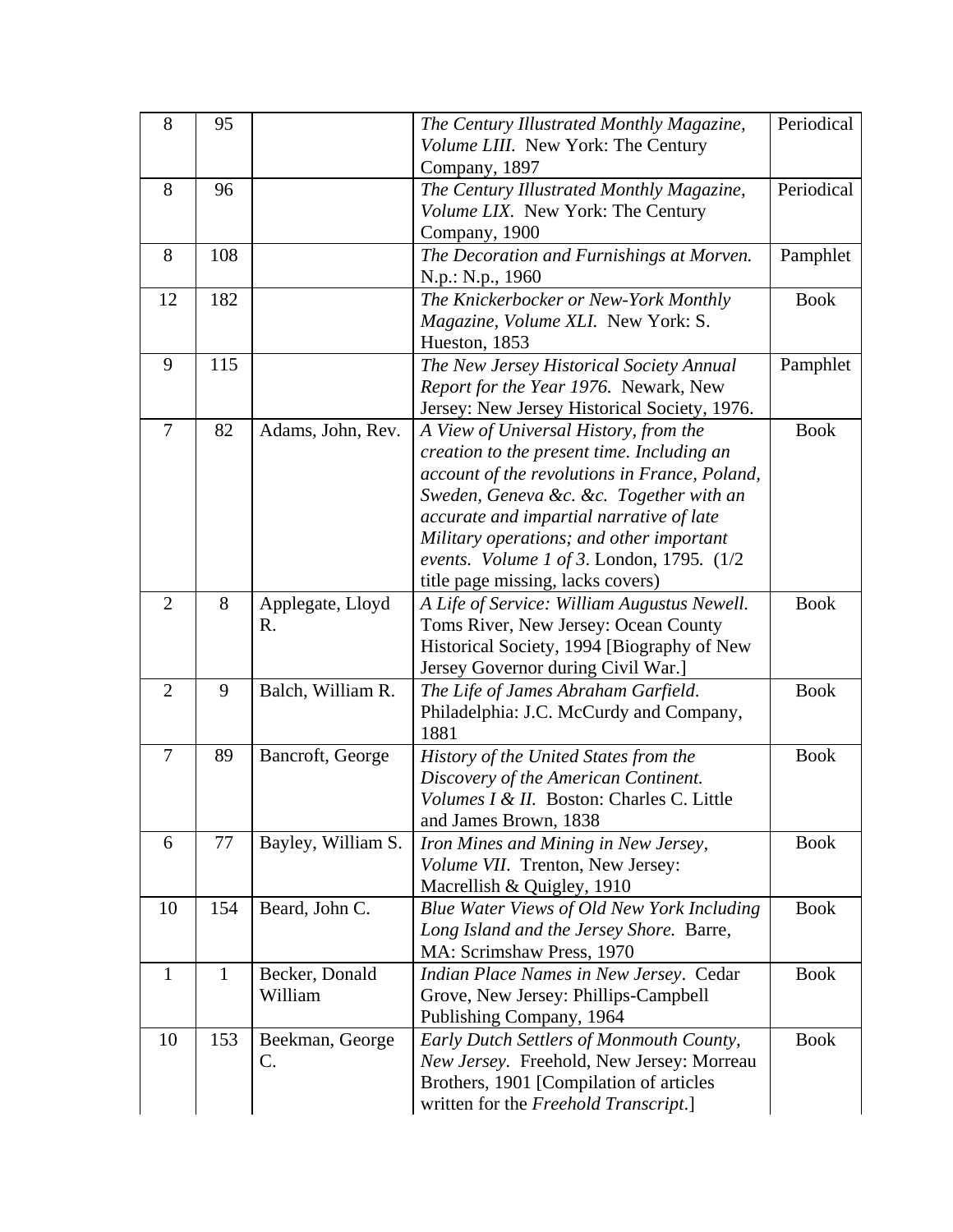| 3              | 19  | Bill, Alfred Hoyt        | A House Called Morven: Its Role in                                                          | <b>Book</b> |
|----------------|-----|--------------------------|---------------------------------------------------------------------------------------------|-------------|
|                |     |                          | American History, 1701-1954. Princeton,                                                     |             |
|                |     |                          | New Jersey: Princeton University Press,<br>1954                                             |             |
| 3              | 18  | Bill, Alfred Hoyt        | The Campaign of Princeton, 1776-1777.                                                       | <b>Book</b> |
|                |     |                          | Princeton, New Jersey: Princeton University                                                 |             |
|                |     |                          | Press, 1948                                                                                 |             |
| $\overline{4}$ | 41  | Borden, Elma R.          | From Locust Grove, 1695 to Groveville,                                                      | <b>Book</b> |
|                |     |                          | 1980. Lambertville, New Jersey: Gardner                                                     |             |
|                |     |                          | Printing Company, 1984                                                                      |             |
| 5              | 61  | Boudinot, J.J.           | The Life, Public Services, Addresses, and                                                   | <b>Book</b> |
|                |     |                          | Letters of Elias Boudinot, LL.D. Two                                                        |             |
|                |     |                          | volumes. New York & Boston: Houghton                                                        |             |
|                |     |                          | Mifflin, 1896                                                                               |             |
| 3              | 26  | Boyd, Julian P.          | <b>Fundamental Laws and Constitutions of</b>                                                | <b>Book</b> |
|                |     |                          | New Jersey, 1664-1964. Princeton, New                                                       |             |
|                |     |                          | Jersey: D. Van Nostrand Company, Inc.,                                                      |             |
|                |     |                          | 1964                                                                                        |             |
| 10             | 155 | Boyle, Robert H.         | The Hudson River: A Natural and Unnatural                                                   | <b>Book</b> |
| $\overline{7}$ | 90  |                          | History. New York: W.W. Norton, 1969                                                        | <b>Book</b> |
|                |     | Bozman, John<br>Leeds    | Sketch of the History of Maryland. During<br>the Three First Years After Its Settlement: To |             |
|                |     |                          | Which Is Prefixed, A Copious Introduction.                                                  |             |
|                |     |                          | Baltimore: Edward J. Coale, 1811                                                            |             |
| 3              | 20  | Brinckmann, John         | Pemberton and Hightstown: A Chronicle of                                                    | <b>Book</b> |
|                |     |                          | Railroading through the Farm Belt of New                                                    |             |
|                |     |                          | Jersey. Edison, New Jersey: John                                                            |             |
|                |     |                          | Brinckmann, 1987                                                                            |             |
| 8              | 93  | Brisbane, Arthur         | The Book of Today. New York: International                                                  | <b>Book</b> |
|                |     |                          | Magazine Company, 1923                                                                      |             |
| 12             | 184 | Browning,                | The Poetical Works of Elizabeth Barrett                                                     | <b>Book</b> |
|                |     | <b>Elizabeth Barrett</b> | Browning. New York: Thomas Y. Crowell                                                       |             |
|                |     |                          | & Company, 1882                                                                             |             |
| 11             | 179 | Byron, Lord and          | The Works of Lord Byron in Verse and                                                        | <b>Book</b> |
|                |     | <b>Fritz Green</b>       | Prose. Includes his letters, journals, etc.                                                 |             |
|                |     | Halleck, Esq.            | With a Sketch of his Life. New York: Alex                                                   |             |
|                |     |                          | <b>B.</b> Blake, 1845                                                                       |             |
| 8              | 94  | Carter, William H.,      | The Horses of the World: The Development                                                    | <b>Book</b> |
|                |     | Major General            | of Man's Companion in War Camp, on                                                          |             |
|                |     |                          | Farm, in the Marts of Trade, and in the Field                                               |             |
|                |     |                          | of Sports. Washington, DC: National                                                         |             |
|                |     |                          | Geographic Society, 1923                                                                    |             |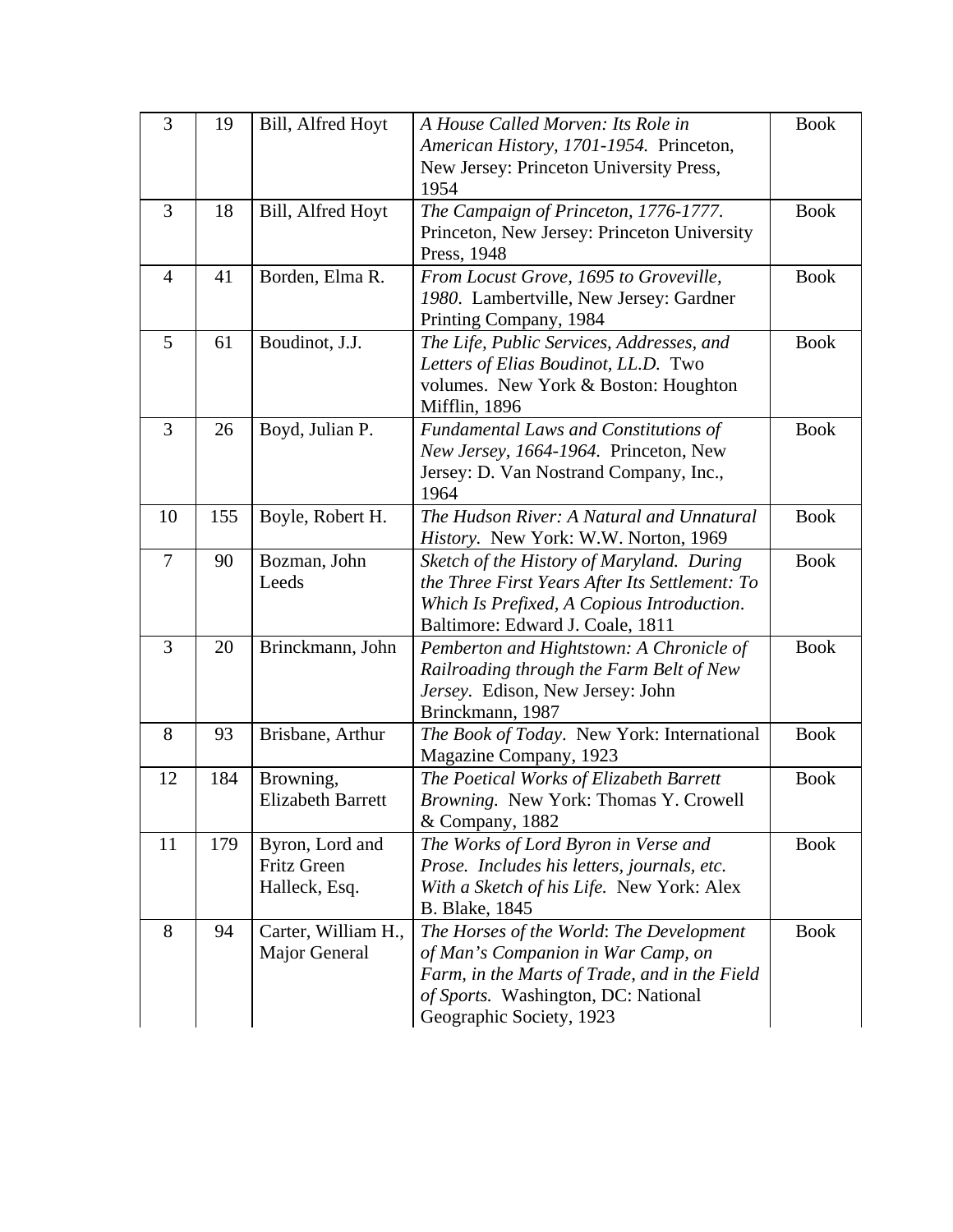| 3              | 21                | Cawley, Margaret<br>and James Cawley        | Along the Old York Road. New Brunswick,<br>New Jersey: Rutgers University Press, 1965.<br>[The route of the Swift-Sure Stage Lines of<br>Colonial days and one of Washington's<br>lifelines in the Revolution.] | <b>Book</b> |
|----------------|-------------------|---------------------------------------------|-----------------------------------------------------------------------------------------------------------------------------------------------------------------------------------------------------------------|-------------|
| $\mathbf{1}$   | $\overline{2}$    | Cawley, James and<br><b>Margaret Cawley</b> | Exploring the Little Rivers of New Jersey.<br>Princeton, New Jersey: Princeton University<br>Press, 1942                                                                                                        | <b>Book</b> |
| 3              | 28                | Chapman, Francis,<br>et al.                 | New Jersey's Historic Houses: A Guide to<br>Homes Open to the Public. South<br>Brunswick, New Jersey, and New York: A.S.<br>Barnes and Company, 1971                                                            | <b>Book</b> |
| $\overline{4}$ | 42                | Clay, Jehu Curtis,<br>Rev.                  | Annals of the Swedes on the Delaware, 4 <sup>th</sup><br>ed. Chicago: John Ericsson Memorial<br>Committee, 1938                                                                                                 | <b>Book</b> |
| 5              | 67                | Cobb, Genevieve<br>C.                       | Rockingham - Washington's Headquarters at<br>Rocky Hill, New Jersey. Princeton, New<br>Jersey: Princeton Chapter Daughters of the<br>American Revolution, 1958                                                  | Pamphlet    |
| 9              | 126<br>and<br>127 | Coin, Gregory, ed.                          | New Jersey History, Volumes 98-99.<br>[Complete] Newark, New Jersey: New<br>Jersey Historical Society, 1980-1981                                                                                                | Periodical  |
| 5              | 58                | Cook, George H.                             | Final Report of the State Geologist. Volume<br>2. Mineralogy, Botany, Zoology. Trenton,<br>New Jersey: John L. Murphy, 1890                                                                                     | <b>Book</b> |
| 10             | 156               | Cook, George H.                             | Geology of New Jersey. New Brunswick,<br>New Jersey: Board of Managers of the State<br>Geological Survey, 1868 (two copies)                                                                                     | <b>Book</b> |
| $\mathbf{1}$   | 3                 | Corlette, Suzanne,<br>et al.                | From Lenape Territory to Royal Province:<br>New Jersey, 1600-1750. Trenton, New<br>Jersey: New Jersey State Museum, 1971                                                                                        | <b>Book</b> |
| 8              | 107               | Cottrell, Alden T.                          | The Deserted Village at Allaire. Trenton,<br>New Jersey: Trenton Printing Company,<br>1960.                                                                                                                     | Pamphlet    |
| 8              | 100               | Crosby, Alexander<br>L., ed.                | Matawan 1686-1936. Keyport, New Jersey:<br>Brown Publishing and Printing Company,<br>Inc., 1936                                                                                                                 | <b>Book</b> |
| 10             | 168               | Cunningham, John<br>T.                      | Capsules of New Jersey History. Trenton,<br>New Jersey: New Jersey Manufacturers<br>Insurance Company, 1974                                                                                                     | Pamphlet    |
| $\overline{2}$ | 10                | Cunningham, John<br>T.                      | New Jersey, America's Main Road: A<br>Popular History of a Major State. Garden<br>City, New York: Doubleday & Company,<br>1966                                                                                  | <b>Book</b> |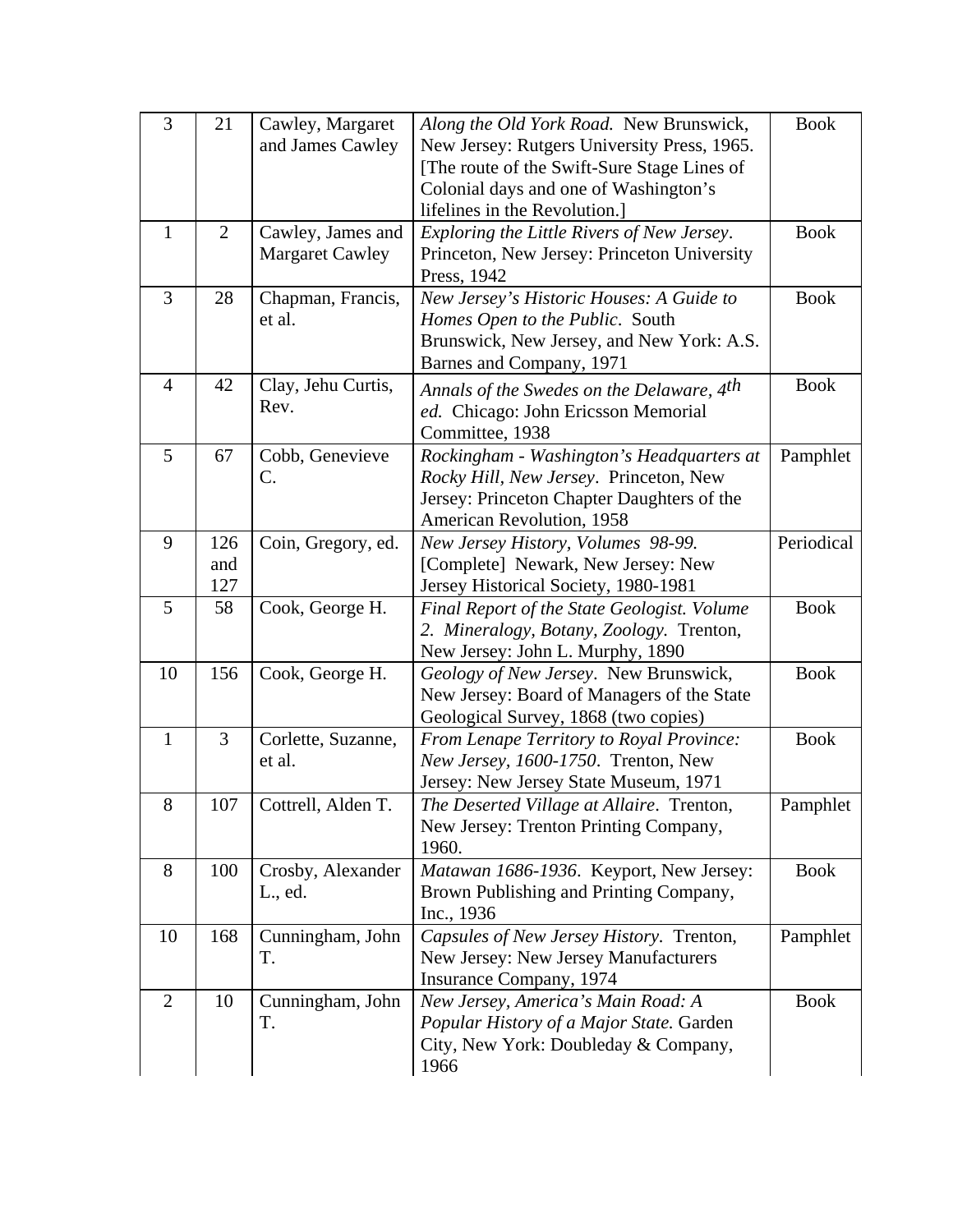| $\overline{4}$ | 43  | Davenport, Bishop   | A New Gazetteer or Geographical Dictionary                                        | <b>Book</b> |
|----------------|-----|---------------------|-----------------------------------------------------------------------------------|-------------|
|                |     |                     | of North America and West Indies.                                                 |             |
| 3              |     |                     | Baltimore: George McDowell & Son, 1832                                            |             |
|                | 22  | Derry, Ellis L.     | Old and Historic Churches of New Jersey.                                          | <b>Book</b> |
|                |     |                     | Union City, New Jersey: William H. Wise<br>and Company, 1979                      |             |
| 3              | 23  | Donaldson,          | The House in Which Thomas Jefferson Wrote                                         | <b>Book</b> |
|                |     | Thomas              | the Declaration of Independence.                                                  |             |
|                |     |                     | Philadelphia: Avil Printing Company, 1898                                         |             |
| 3              | 24  | Eaton, Harriet P.   | Jersey City and its Historic Sites. Jersey                                        | <b>Book</b> |
|                |     |                     | City: The Woman's Club of Jersey City,                                            |             |
|                |     |                     | 1899                                                                              |             |
| 3              | 25  | Edge, Walter        | A Jerseyman's Journal: Fifty Years of                                             | <b>Book</b> |
|                |     | Evans               | American Business and Politics. Princeton,                                        |             |
|                |     |                     | New Jersey: Princeton University Press,                                           |             |
|                |     |                     | 1948 [Autobiography of New Jersey                                                 |             |
|                |     |                     | governor.]                                                                        |             |
| $\overline{7}$ | 91  | Elmer, Lucius Q.C.  | Forms of Proceedings Under the Laws of                                            | <b>Book</b> |
|                |     |                     | New Jersey. Trenton, New Jersey: C. Scott                                         |             |
|                |     |                     | & Company, 1856                                                                   |             |
| $\overline{4}$ | 44  | Elmer, Lucius Q.C.  | The Constitution and Government of the                                            | <b>Book</b> |
|                |     |                     | Province and State of New Jersey with                                             |             |
|                |     |                     | Biographical Sketches of the Governors from                                       |             |
|                |     |                     | 1776 to 1845 and Reminiscences of the                                             |             |
|                |     |                     | Bench and Bar During More Than Half a                                             |             |
|                |     |                     | Century. Collections of the New Jersey<br>Historical Society. Volume VII. Newark, |             |
|                |     |                     | New Jersey: Martin R. Dennis and Company,                                         |             |
|                |     |                     | 1872                                                                              |             |
| 5              | 65  | Fay & Davison,      | Sketches of the War, Between the United                                           | <b>Book</b> |
|                |     | Messrs.             | States and the British Isles. Volumes I and                                       |             |
|                |     |                     | II. Rutland, Vermont: Fay and Davison,                                            |             |
|                |     |                     | 1815                                                                              |             |
| 11             | 170 | Frost, John         | Select Works of the British Poets from                                            | <b>Book</b> |
|                |     |                     | Falconer to Sir Walter Scott                                                      |             |
|                |     |                     | Philadelphia: Thomas Wardle, 1838                                                 |             |
| 8              | 111 | Fullerton, Boyd, et | The History of the New Jersey Agricultural                                        | Pamphlet    |
|                |     | al.                 | Society, Early Attempts to Form a Society,                                        |             |
|                |     |                     | Proceedings, Fairs, Activities and                                                |             |
|                |     |                     | Accomplishments, 1781-1940. Trenton, New                                          |             |
|                |     |                     | Jersey: New Jersey Agricultural Society,<br>1947                                  |             |
| 8              | 109 | Gilman, C.          | Military Surgery in the American Revolution.                                      | Pamphlet    |
|                |     | Malcolm B., MD      | 1960. [Reprint, Journal of the Medical                                            |             |
|                |     |                     | Society of New Jersey.]                                                           |             |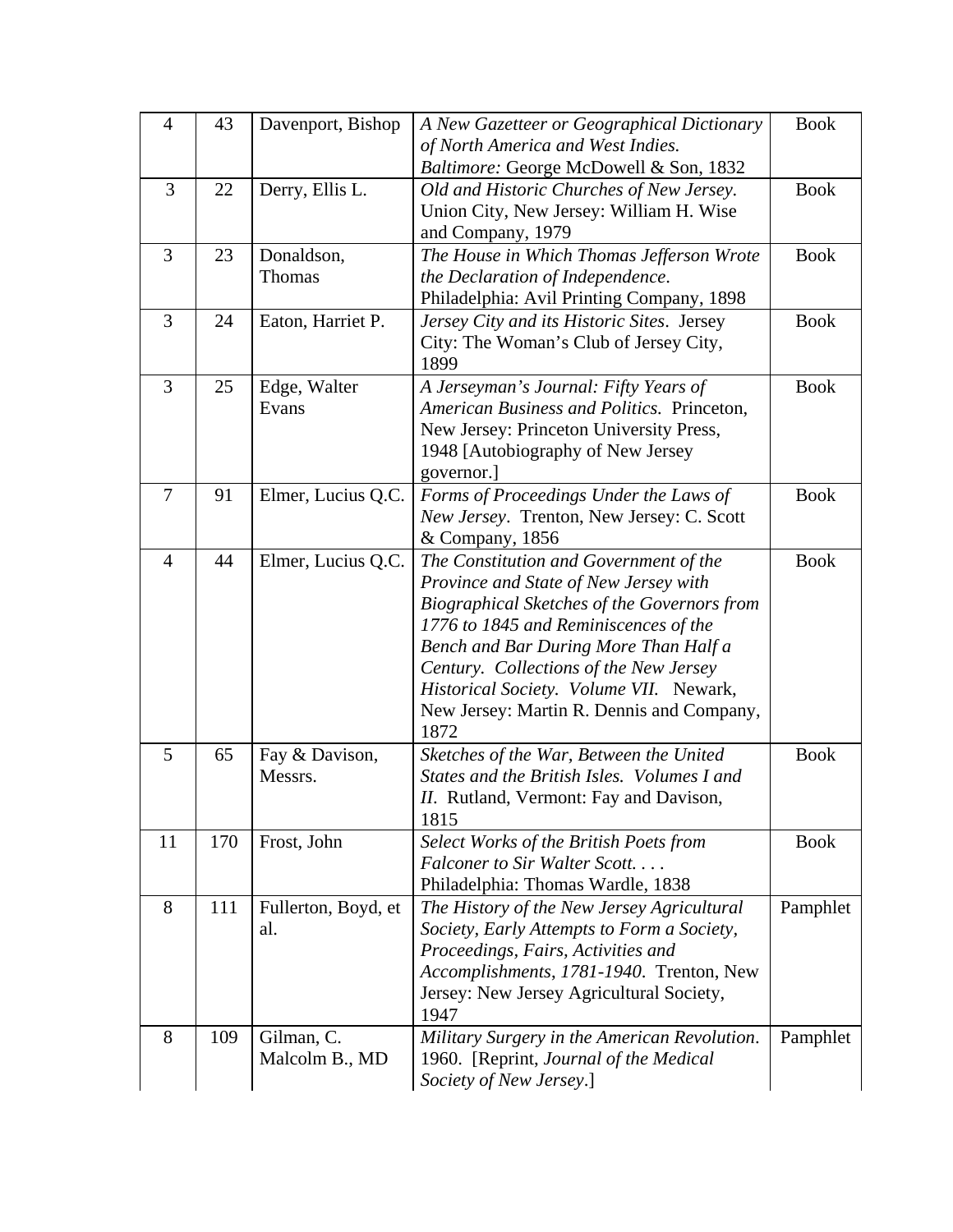| 8              | 110 | Gilman, C.          | Molly Pitcher - Mary Ludwig, The Huguenot                                         | Pamphlet    |
|----------------|-----|---------------------|-----------------------------------------------------------------------------------|-------------|
|                |     | Malcolm B., MD      | Heroine. Reprint, Proceedings of the                                              |             |
|                |     |                     | National Huguenot Society, Volume 16, 1959                                        |             |
| 3              | 27  | Gilman, C.          | Monmouth: Road to Glory. Trenton, New                                             | <b>Book</b> |
|                |     | Malcolm B., Col.    | Jersey: Trenton Printing Company, 1964 [Re                                        |             |
|                |     |                     | <b>Battle of Monmouth]</b>                                                        |             |
| 8              | 103 | Gordon, Thomas      | The History of New Jersey, From the                                               | <b>Book</b> |
|                |     | F.                  | Discovery by Europeans to the Adoption of                                         |             |
|                |     |                     | the Federal Constitution. Trenton, New                                            |             |
|                |     |                     | Jersey: Daniel Fenton, 1834                                                       |             |
| 12             | 181 | Graham, G.R., ed.,  | Graham's American Monthly Magazine of                                             | <b>Book</b> |
|                |     | et al.              | Literature and Art, Embellished with                                              |             |
|                |     |                     | Mezzotint and Steel Engravings                                                    |             |
|                |     |                     | Philadelphia: Samuel D. Patterson &                                               |             |
|                |     |                     | Company, 1849                                                                     |             |
| $\overline{2}$ | 17  | Griscom, Lloyd E.   | The Historic County of Burlington. Mount                                          | Pamphlet    |
|                |     |                     | Holly, New Jersey: Burlington County                                              |             |
|                |     |                     | Cultural Heritage Commission, 1973                                                |             |
| 3              | 29  | Groff, Sibyl        | Historic Roadsides in New Jersey.                                                 | <b>Book</b> |
|                |     |                     | Plainfield, New Jersey: The Society of                                            |             |
|                |     |                     | Colonial Wars in the State of New Jersey,                                         |             |
|                |     |                     | 1928                                                                              |             |
| 9              | 141 | Grover, Katherine   | New Jersey History, Volume 114,                                                   | Periodical  |
|                |     | and Kenneth C.      | Spring/Summer, Fall/Winter 1996. Newark,                                          |             |
|                |     | Myers, eds.         | New Jersey: New Jersey Historical Society,                                        |             |
|                |     |                     | 1996                                                                              |             |
| 5              | 59  | Heston, Alfred M.   | Absegami: Annals of Eyren Haven and                                               | <b>Book</b> |
|                |     |                     | Atlantic City. 1609-1904. Volume II.                                              |             |
| 8              | 98  | Heusser, Albert H.  | Atlantic City, New Jersey: Author, 1904<br>The Forgotten General: Robert Erskine, | <b>Book</b> |
|                |     |                     | F.R.S. (1735-1780). Paterson, New Jersey:                                         |             |
|                |     |                     | Benjamin Franklin Press, 1928                                                     |             |
| 10             | 158 | Holland, Laurence   | The Literary Heritage of New Jersey.                                              | <b>Book</b> |
|                |     | B., Nathaniel Burt, | Princeton, New Jersey: D. Van Nostrand,                                           |             |
|                |     | and A. Walton Litz  | 1964                                                                              |             |
| $\mathbf{1}$   | 4   | Holmes, Frank R.,   | History of Monmouth County, New Jersey                                            | <b>Book</b> |
|                |     | ed.                 | 1664-1920. Volumes I, II, and III. New                                            |             |
|                |     |                     | York: Lewis Historical Publishing Company,                                        |             |
|                |     |                     | 1922                                                                              |             |
| $\overline{4}$ | 45  | Hulme, F. Edward    | Wild Fruits of the Country-side. London:                                          | <b>Book</b> |
|                |     |                     | Hutchinson and Company, Paternoster Row,                                          |             |
|                |     |                     | 1907                                                                              |             |
| 10             | 160 | Jamison, Wallace    | Religion in New Jersey: A Brief History.                                          | <b>Book</b> |
|                |     | N.                  | New Jersey Historical Series, Volume 13.                                          |             |
|                |     |                     | Princeton, New Jersey: Van Nostrand, 1964                                         |             |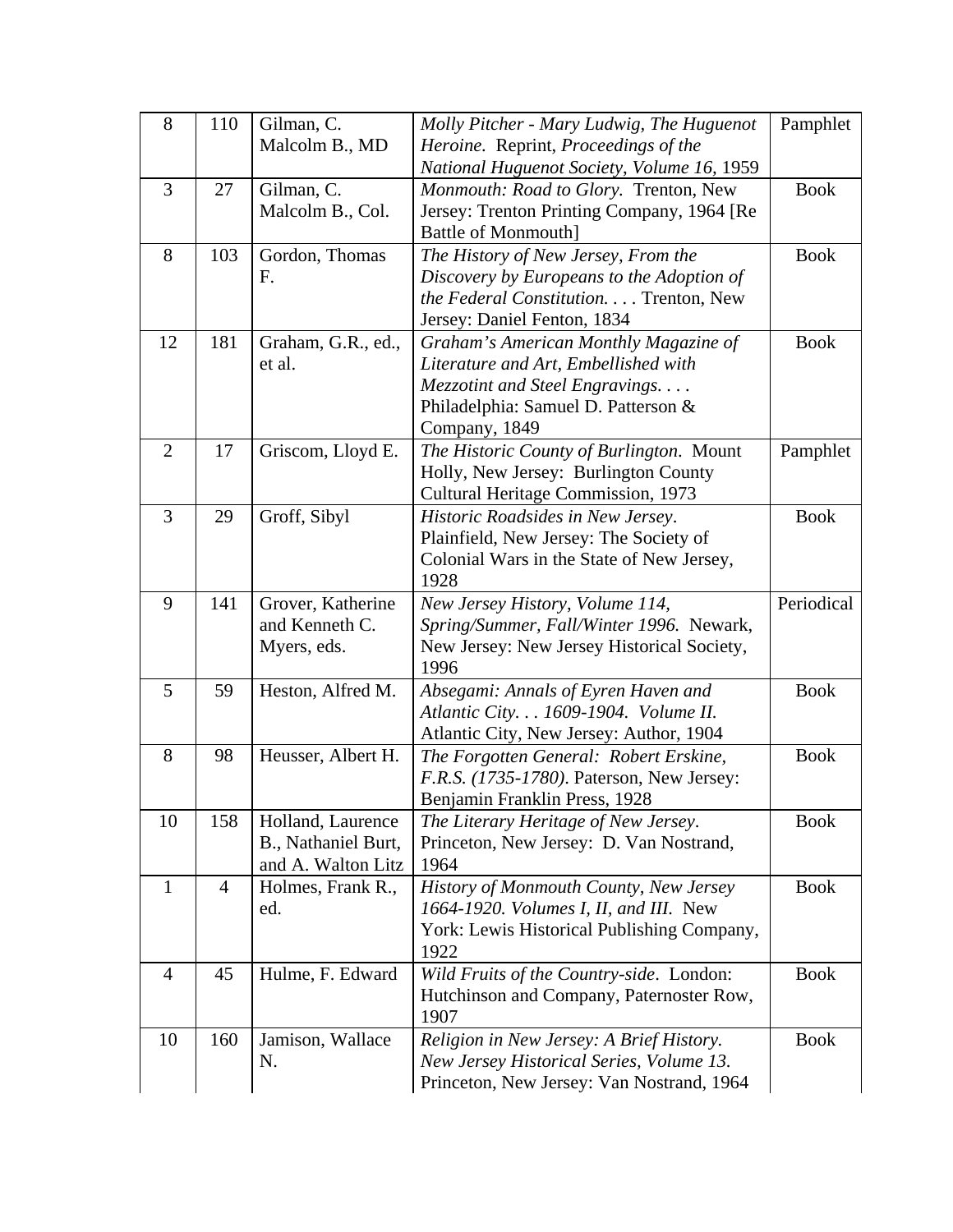| 3              | 30  | Jeanmaire, E.      | Illustrated Guide to Geneva. Geneva,          | <b>Book</b> |
|----------------|-----|--------------------|-----------------------------------------------|-------------|
|                |     | [illustrator]      | Switzerland: Association of Commerce and      |             |
|                |     |                    | Industry, n.d.                                |             |
| $\overline{4}$ | 46  | Kocher, Charles F. | New Jersey Decedents' Estates. New York:      | <b>Book</b> |
|                |     |                    | Erle W. Whitfield, 1912                       |             |
| $\overline{2}$ | 11  | Langdon, William   | Everyday Things in American Life, 1607-       | <b>Book</b> |
|                |     | Chauncy            | 1776. New York: Charles Scribner's Sons,      |             |
|                |     |                    | 1937                                          |             |
| 11             | 171 | Langhorne, John    | Plutarch's Lives, Translated from the         | <b>Book</b> |
|                |     | and William        | Original Greek with Notes, Critical and       |             |
|                |     | Langhorne          | Historical, and a Life of Plutarch 1864       |             |
| $\overline{2}$ | 12  | Lathrop, Elise     | Early American Inns and Taverns. New          | <b>Book</b> |
|                |     |                    | York: Tudor Publishing Company, 1926          |             |
| 8              | 112 | Latschar, John A.  | Prelude to Revolution: The New Brunswick      | Pamphlet    |
|                |     |                    | Meeting of July 21, 1774. Middlesex           |             |
|                |     |                    | County, New Jersey: Middlesex County          |             |
|                |     |                    | Cultural and Heritage Commission, 1974        |             |
| 13             | 191 | Lee, Francis       | Genealogical & Personal Memorial of           | <b>Book</b> |
|                |     | <b>Bazley</b>      | Mercer County, New Jersey. Two volumes.       |             |
|                |     |                    | Lewis Publishing Company, 1907                |             |
| 5              | 60  | Lee, Francis       | New Jersey as a Colony and as a State,        | <b>Book</b> |
|                |     | <b>Bazley</b>      | <i>Volumes I-IV.</i> New York: The Publishing |             |
|                |     |                    | Society of New Jersey, 1903                   |             |
| 4              | 47  | Lee, James         | The Morris Canal: A Photographic History.     | <b>Book</b> |
|                |     |                    | York, Pennsylvania: Canal Press               |             |
|                |     |                    | Incorporated, 1973                            |             |
| 9              | 128 | Lender, Mark E.,   | New Jersey History, Volumes 100-105.          | Periodical  |
|                | to  | ed.                | [Complete] Newark, New Jersey: New            |             |
|                | 133 |                    | Jersey Historical Society, 1982-1987          |             |
| 9              | 134 | Lender, Mark E.,   | New Jersey History, Volumes 107-113.          | Periodical  |
|                |     | ed.                | [Complete] Newark, New Jersey: New Jersey     |             |
|                |     |                    | Historical Society, 1989-1995                 |             |
| 11             | 172 | Lincoln, Robert W. | Lives of the Presidents of the United States  | <b>Book</b> |
|                |     |                    | with Biographical Notices of the Signers of   |             |
|                |     |                    | the Declaration. New York: H. Wright          |             |
|                |     |                    | & Company, 1838                               |             |
| 9              | 143 | Lindabury,         | New Jersey History, Index to Volume #82.      | Periodical  |
|                |     | Richard V., ed.    | Newark, New Jersey: New Jersey Historical     |             |
|                |     |                    | Society, 1964                                 |             |
| 9              | 144 | Lindabury,         | New Jersey History, Index to Volume #91.      | Periodical  |
|                |     | Richard V., ed.    | Newark, New Jersey: New Jersey Historical     |             |
|                |     |                    | Society, 1973                                 |             |
| 9              | 145 | Lindabury,         | New Jersey History, Index to Volume #92.      | Periodical  |
|                |     | Richard V., ed.    | Newark, New Jersey: New Jersey Historical     |             |
|                |     |                    | Society, 1974                                 |             |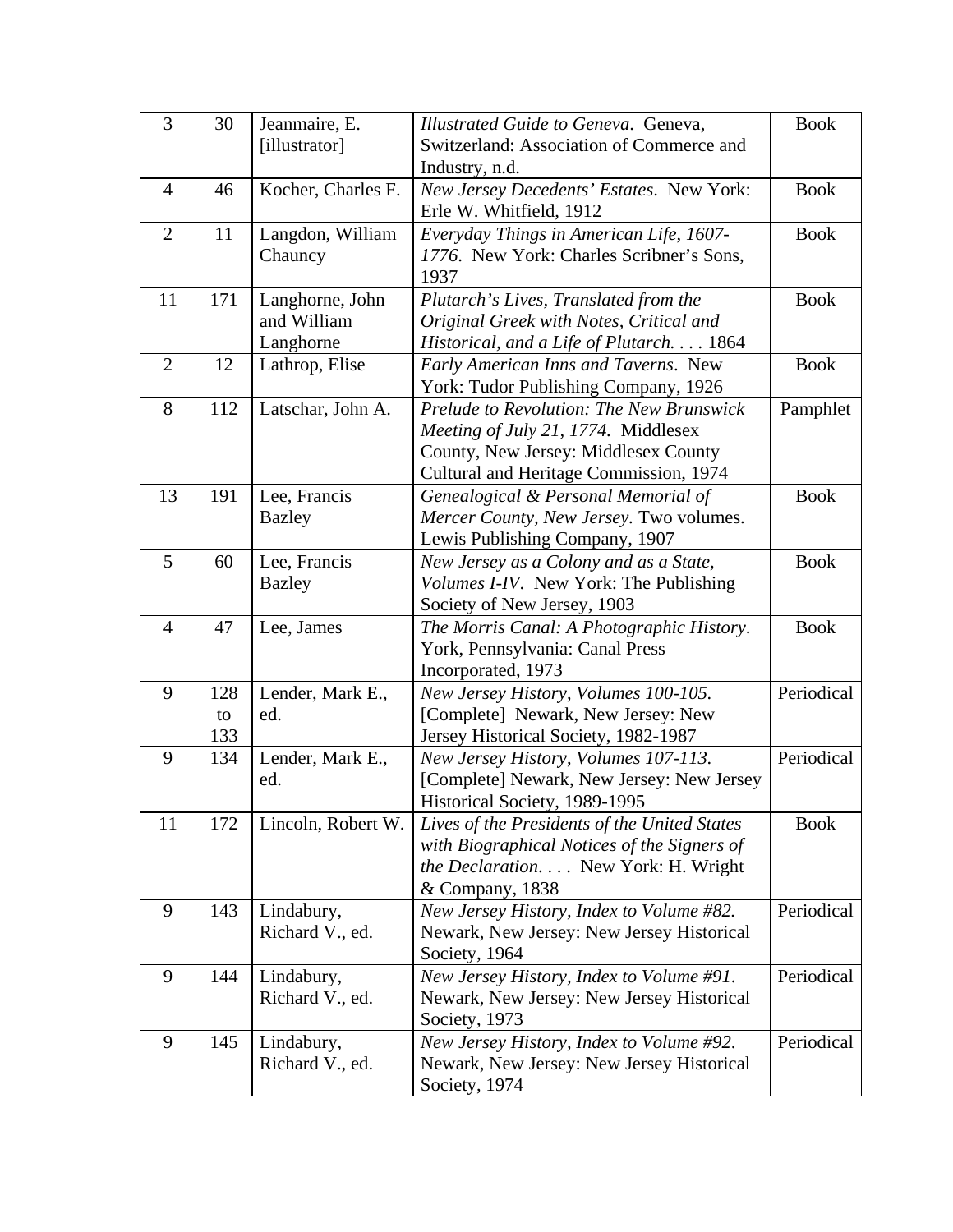| 9              | 147       | Lindabury,                    | New Jersey History, Index to Volumes #93                                                | Periodical  |
|----------------|-----------|-------------------------------|-----------------------------------------------------------------------------------------|-------------|
|                |           | Richard V., ed.               | and 94. Newark, New Jersey: New Jersey                                                  |             |
|                |           |                               | Historical Society, 1976                                                                | Periodical  |
| 9              | 146       | Lindabury,<br>Richard V., ed. | New Jersey History, Index to Volume #95.<br>Newark, New Jersey: New Jersey7 Historical  |             |
|                |           |                               | Society, 1977                                                                           |             |
| 9              | 116       | Lindabury,                    | Proceedings of the New Jersey Historical                                                | Periodical  |
|                |           | Richard, V., ed.              | Society, Volume 83, No. 2, April 1965.                                                  |             |
|                |           |                               | Edison, New Jersey: New Jersey Historical                                               |             |
| 2              | 13        |                               | Society                                                                                 | <b>Book</b> |
|                |           | Lossing, Benson J.            | Harpers' Popular Cyclopedia of United<br>States History. New York: Harper &             |             |
|                |           |                               | Brothers, 1893. (Enlarged edition, two                                                  |             |
|                |           |                               | volume set)                                                                             |             |
| $\mathbf{1}$   | 5         | Lossing, Benson J.            | The Pictorial Field Book of the Revolution.                                             | <b>Book</b> |
|                |           |                               | Two volumes. New York: Harper &                                                         |             |
|                |           |                               | Brothers, Publishers, 1855                                                              |             |
| 9              | 117       | Mahoney, Joseph               | New Jersey History, Volume 89, Nos. 2, 3, &                                             | Periodical  |
|                |           | F., ed.                       | 4. Newark, New Jersey: New Jersey                                                       |             |
|                |           |                               | Historical Society, 1971                                                                |             |
| 9              | 118       | Mahoney, Joseph               | New Jersey History, Volumes 90-97.                                                      | Periodical  |
|                | to<br>125 | F., ed.                       | [Complete] Newark, New Jersey: New                                                      |             |
| 10             | 169       | Matthews, Prich               | Jersey Historical Society, 1972 -1979<br>Delaware Valley: Historic Guidebook.           | Pamphlet    |
|                |           |                               | Whitehouse Station, New Jersey:                                                         |             |
|                |           |                               | Shampanore Publishing Company, 1965                                                     |             |
| 11             | 173       | McCabe, James D.              | The Life and Public Services of Gen. James                                              | <b>Book</b> |
|                |           |                               | A. Garfield. Philadelphia: P.W. Ziegler                                                 |             |
|                |           |                               | & Company, 1881                                                                         |             |
| 3              | 31        | McMahon,                      | Historic South Jersey Towns. Atlantic City,                                             | <b>Book</b> |
|                |           | William                       | New Jersey: Press Publishing Company,                                                   |             |
|                |           |                               | 1964                                                                                    |             |
| 10             | 159       | Mead, Peter B., ed.           | The Horticulturist & Journal of Rural Art &<br>Rural Taste, Volume 17. New York: Mead & | Periodical  |
|                |           |                               | Woodward, 1862                                                                          |             |
| $\overline{4}$ | 48        | Mellick, Andrew               | Lesser Crossroads: Edited by Hubert G.                                                  | <b>Book</b> |
|                |           | D., Jr.                       | Schmidt from the Story of an Old Farm.                                                  |             |
|                |           |                               | New Brunswick, New Jersey: Rutgers                                                      |             |
|                |           |                               | University Press, 1948 [Re Mellick family                                               |             |
|                |           |                               | that emigrated from Prussia to Somerset                                                 |             |
|                |           |                               | County, New Jersey, in the 18 <sup>th</sup> century.]                                   |             |
| 5              | 62        | Mellick, Andrew               | The Story of an Old Farm or Life in New                                                 | <b>Book</b> |
|                |           | D., Jr.                       | Jersey in the Eighteenth Century.                                                       |             |
|                |           |                               | Somerville, New Jersey: Unionist Gazette,                                               |             |
|                |           |                               | 1889                                                                                    |             |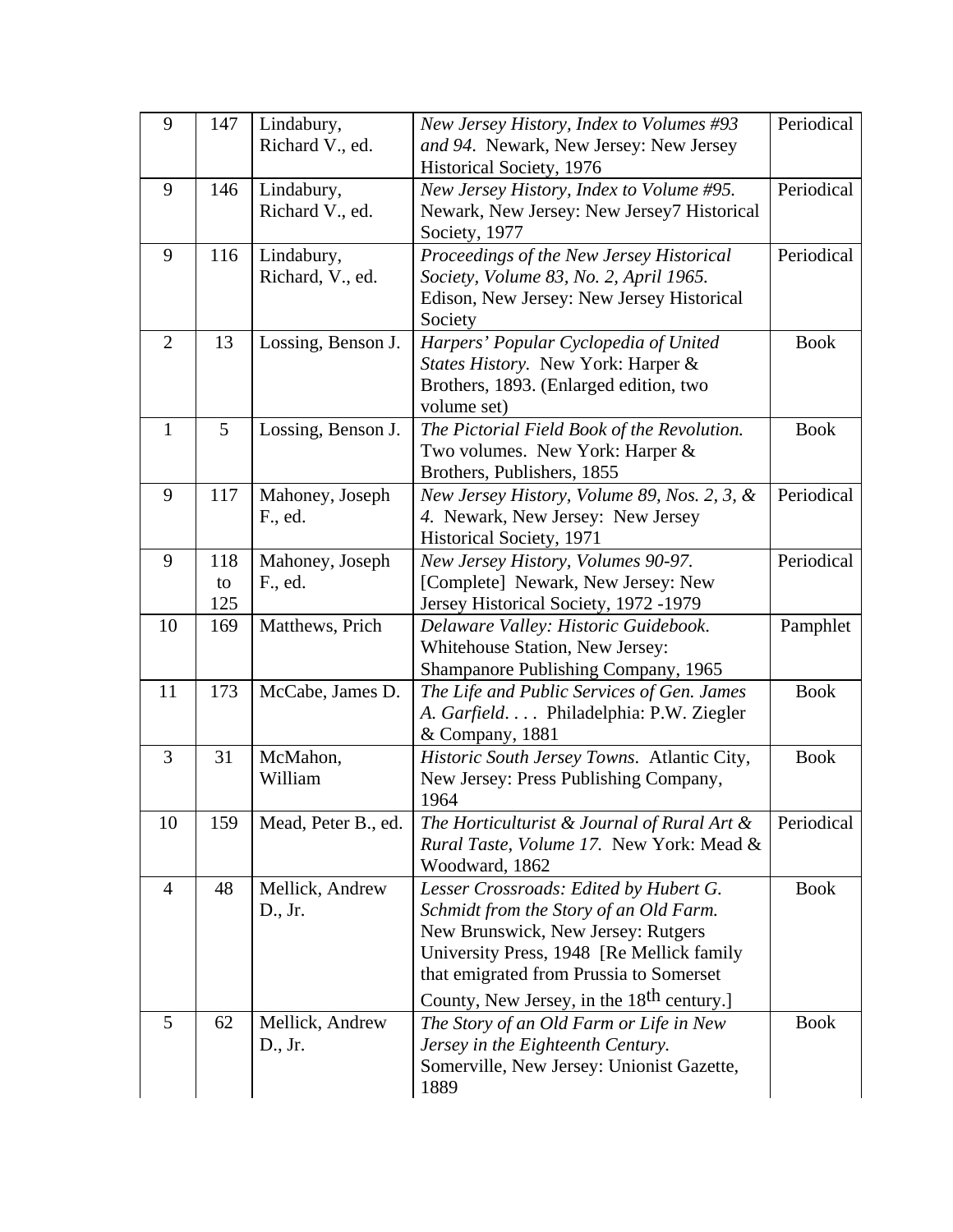| 11             | 174 | Moore, Thomas       | The Poetical Works of Thomas Moore,         | <b>Book</b> |
|----------------|-----|---------------------|---------------------------------------------|-------------|
|                |     | and J.W. Lake       | Including His Melodies, Ballads, etc.       |             |
|                |     |                     | Complete in One Volume. Philadelphia: J.    |             |
|                |     |                     | Crissy, 1841                                |             |
| 8              | 97  | Morris, Lewis,      | The Papers of Governor Lewis Morris.        | <b>Book</b> |
|                |     | Governor            | Collections of the New Jersey Historical    |             |
|                |     |                     | Society, Volume IV, Newark, New Jersey:     |             |
|                |     |                     | New Jersey Historical Society, 1852         |             |
| 6              | 72  | Morse, Silas R., et | Annual Report of New Jersey State Museum    | <b>Book</b> |
|                |     | al.                 | 1907, with Mammals of New Jersey.           |             |
|                |     |                     | Trenton, New Jersey: MacCrellish &          |             |
|                |     |                     | Quigley, 1908. (2 copies)                   |             |
| 6              | 69  | Morse, Silas R., et | Annual Report of the New Jersey State       | <b>Book</b> |
|                |     | al.                 | Museum 1903, with a List of the Birds of    |             |
|                |     |                     | New Jersey. Camden, New Jersey:             |             |
|                |     |                     | Sinnickson Chew & Sons Company, 1904.       |             |
| $\overline{4}$ | 38  | Morse, Silas R., et | Annual Report of the New Jersey State       | <b>Book</b> |
|                |     | al.                 | Museum 1904. Paterson, New Jersey: News     |             |
|                |     |                     | Printing Company, 1905.                     |             |
| 6              | 70  | Morse, Silas R., et | Annual Report of the New Jersey State       | <b>Book</b> |
|                |     | al.                 | Museum 1905, with Fresh and Salt Water      |             |
|                |     |                     | Fish Found in Waters of New Jersey.         |             |
|                |     |                     | Trenton, New Jersey: MacCrellish &          |             |
|                |     |                     | Quigley, 1906                               |             |
| 6              | 71  | Morse, Silas R., et | Annual Report of the New Jersey State       | <b>Book</b> |
|                |     | al.                 | Museum 1906, with Amphibians and Reptiles   |             |
|                |     |                     | of New Jersey, [with] Supplement, Fishes of |             |
|                |     |                     | New Jersey. Trenton, New Jersey:            |             |
|                |     |                     | MacCrellish & Quigley, 1907                 |             |
| 6              | 73  | Morse, Silas R., et | Annual Report of the New Jersey State       | <b>Book</b> |
|                |     | al.                 | Museum 1908, with Birds of New Jersey,      |             |
|                |     |                     | Their Nests and Eggs. Trenton, New Jersey:  |             |
|                |     |                     | MacCrellish & Quigley, 1909                 |             |
| 6              | 74  | Morse, Silas R., et | Annual Report of the New Jersey State       | <b>Book</b> |
|                |     | al.                 | Museum 1909, with Insects of New Jersey.    |             |
|                |     |                     | Trenton, New Jersey: MacCrellish &          |             |
|                |     |                     | Quigley, 1910                               |             |
| 6              | 75  | Morse, Silas R., et | Annual Report of the New Jersey State       | <b>Book</b> |
|                |     | al.                 | Museum 1910, with Plants of Southern New    |             |
|                |     |                     | Jersey. Trenton, New Jersey: MacCrellish &  |             |
|                |     |                     | Quigley, 1911 [Includes flora of Pine       |             |
|                |     |                     | Barrens.                                    |             |
| 6              | 76  | Morse, Silas R., et | Annual Report of the New Jersey State       | <b>Book</b> |
|                |     | al.                 | Museum 1911, with Crustacea of New          |             |
|                |     |                     | Jersey. Trenton, New Jersey: MacCrellish &  |             |
|                |     |                     | Quigley, 1912.                              |             |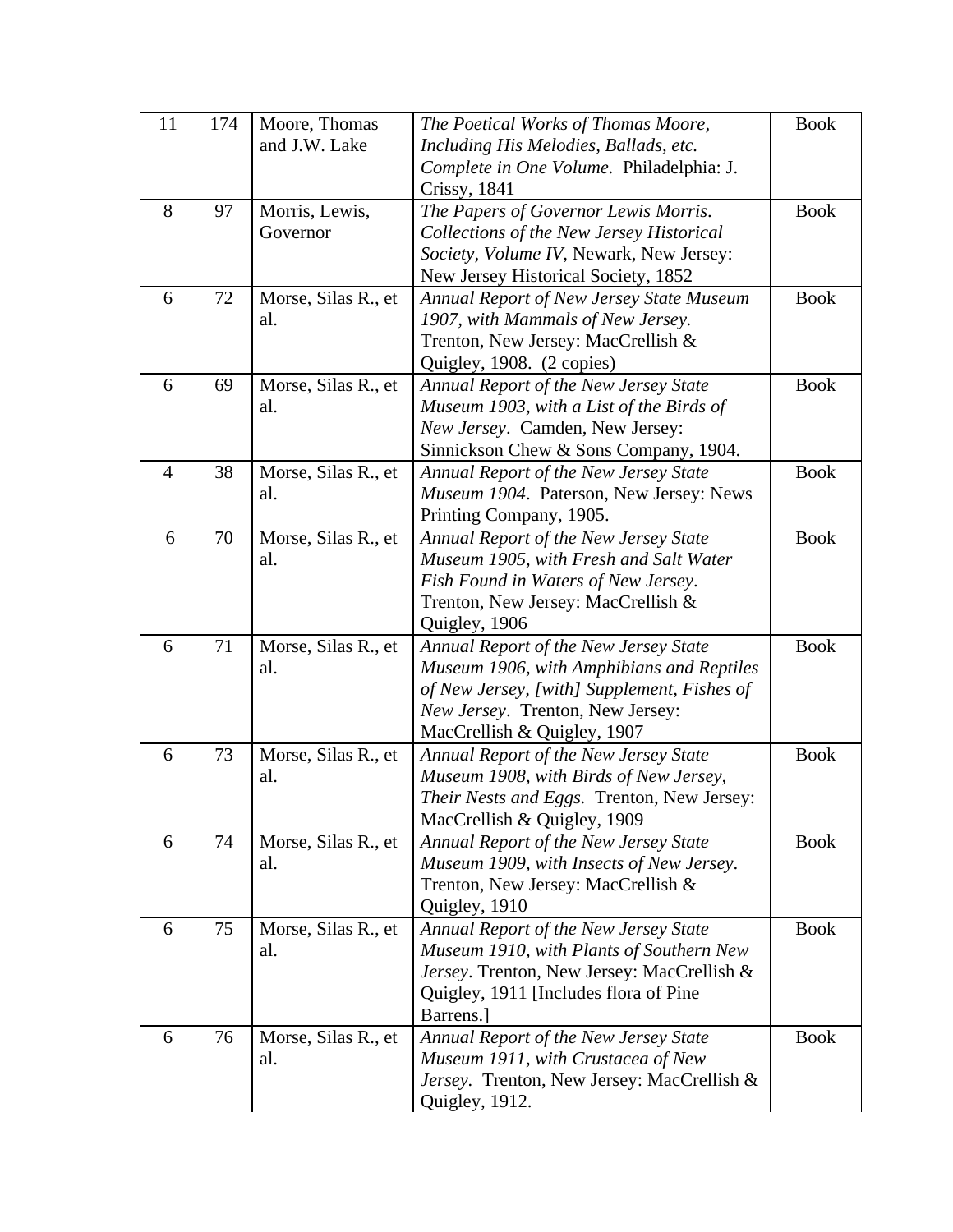| $\overline{4}$ | 39  | Morse, Silas R., et | Annual Report of the New Jersey State          | <b>Book</b> |
|----------------|-----|---------------------|------------------------------------------------|-------------|
|                |     | al.                 | Museum 1914. Trenton, New Jersey: State        |             |
|                |     |                     | Gazette Publishing Company, Printers, 1915.    |             |
|                |     |                     |                                                |             |
| 9              | 148 | Morton, Terry B.,   | Historic Preservation, Volume 26, Nos. 2, 3,   | Periodical  |
|                |     | ed.                 | & 4. Summer, Fall and Winter 1974.             |             |
|                |     |                     | Washington, D.C.: National Trust for           |             |
|                |     |                     | Historic Preservation, 1974                    |             |
| 9              | 149 | Morton, Terry B.,   | Historic Preservation, Volumes 27-29.          | Periodical  |
|                | to  | ed.                 | [Complete] Washington, D.C.: National          |             |
|                | 151 |                     | Trust for Historic Preservation, 1975-1977     |             |
| 9              | 152 | Morton, Terry B.,   | Historic Preservation, Volume 30, Nos. 1, 3    | Periodical  |
|                |     | ed.                 | & 4. Spring, Fall, Winter 1974. Washington,    |             |
|                |     |                     | D.C.: National Trust for Historic              |             |
|                |     |                     | Preservation, 1978                             |             |
| 7              | 92  | Mulford, Isaac S.,  | Civil and Political History of New Jersey.     | <b>Book</b> |
|                |     | M.D.                | Camden, New Jersey: P. Keen and E.             |             |
|                |     |                     | Chandler, 1848                                 |             |
| 3              | 32  | Musgrove, Eugene    | Poems of New Jersey: An Anthology. New         | <b>Book</b> |
|                |     | R., ed.             | York: The Gregg Publishing Company, 1923       |             |
| 9              | 142 | Myers, Kenneth      | New Jersey History, Volume 115,                | Periodical  |
|                |     | C., ed.             | Spring/Summer, Fall/Winter 1997. Newark,       |             |
|                |     |                     | New Jersey: New Jersey Historical Society,     |             |
|                |     |                     | 1997                                           |             |
| 5              | 66  | New Jersey State    | Statutes of the State of New Jersey. Trenton,  | <b>Book</b> |
|                |     | Legislature         | New Jersey: Phillips & Boswell, 1847           |             |
| $\overline{4}$ | 50  | Niles, Hezekiah     | Principles and Acts of The Revolution in       | <b>Book</b> |
|                |     |                     | America. New York: A.S. Barnes &               |             |
|                |     |                     | Company Publishers, 1822, 1876                 |             |
| 3              | 33  | Notham, Henry C.    | A Manual of Civil Government for Common        | <b>Book</b> |
|                |     |                     | Schools Intended for Public Instruction in the |             |
|                |     |                     | State of New York. Syracuse, New York:         |             |
|                |     |                     | C.W. Bardeen, 1893                             |             |
| 3              | 34  | Pepper, Adeline     | Tours of Historic New Jersey. Princeton,       | <b>Book</b> |
|                |     |                     | New Jersey: The New Jersey Tercentenary        |             |
|                |     |                     | Commission, 1965                               |             |
| 12             | 183 | Peterson, Charles   | The Old Stone Mansion. Philadelphia: T.B.      | <b>Book</b> |
|                |     |                     | Peterson and Brothers, 1859 [Novel]            |             |
| 8              | 114 | Prince, Carl E.     | The Army at Middlebrook, 1778-1779.            | Pamphlet    |
|                |     |                     | Somerset County, New Jersey: Somerset          |             |
|                |     |                     | County Historical Society, 1958. [Also titled  |             |
|                |     |                     | Middlebrook - The American Eagle's Nest]       |             |
| 3              | 35  | Pyne, Henry R.      | The History of the First New Jersey Cavalry.   | <b>Book</b> |
|                |     |                     | (Sixteenth Regiment New Jersey Volunteers).    |             |
|                |     |                     | Trenton, New Jersey: J.A. Beecher, 1871        |             |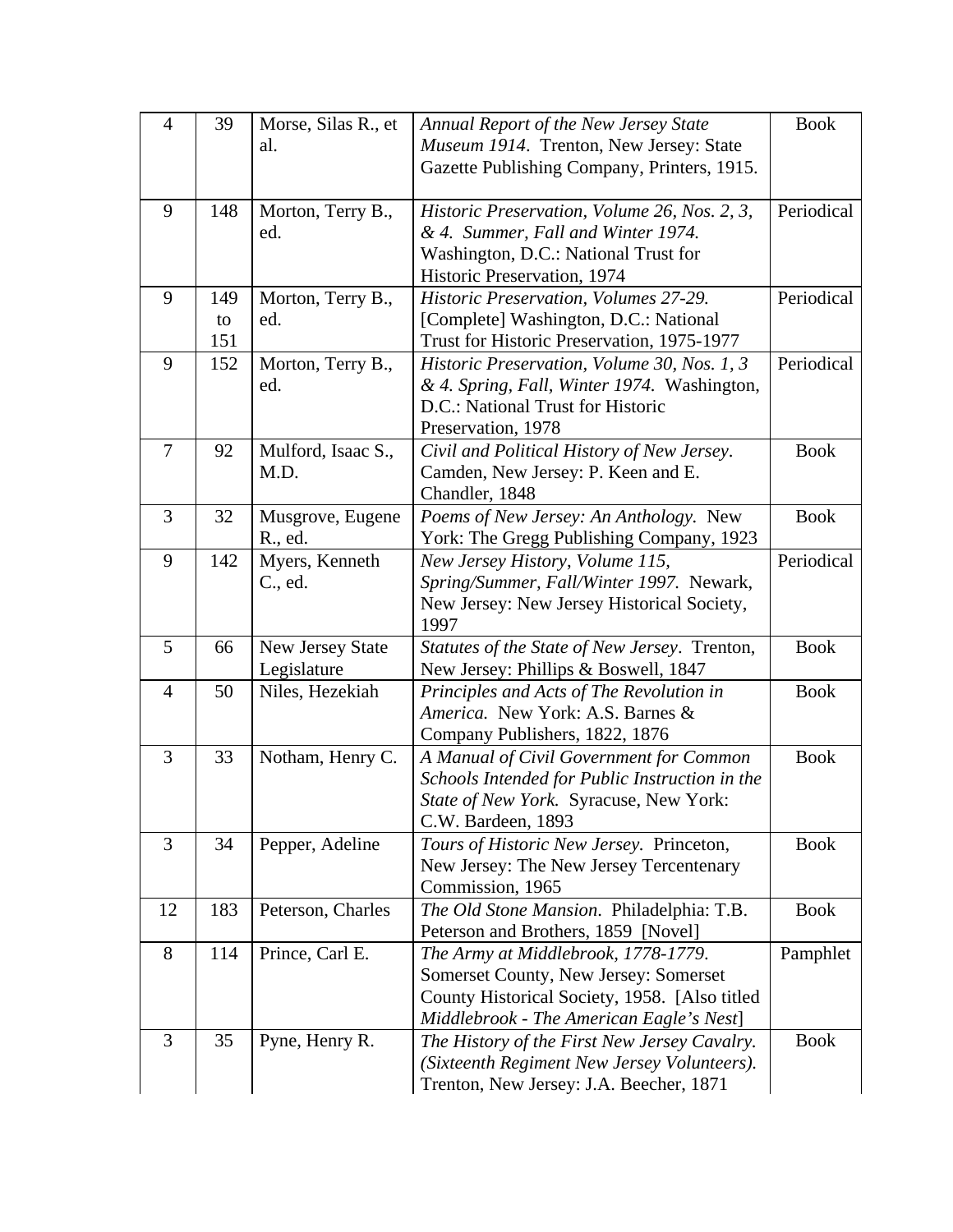| 10             | 157 | Raum, John O.     | The History of New Jersey, from its Earliest                                  | <b>Book</b> |
|----------------|-----|-------------------|-------------------------------------------------------------------------------|-------------|
|                |     |                   | Settlement to the Present Time. Two                                           |             |
|                |     |                   | volumes. Philadelphia: John E. Potter and                                     |             |
|                |     |                   | Company, 1877. [Includes the union of East                                    |             |
|                |     |                   | and West New Jersey, and Indian Tribes.]                                      |             |
| 12             | 185 | Raymond, Henry J. | The Life and Public Services of Abraham                                       | <b>Book</b> |
|                |     |                   | Lincoln, Sixteenth President of the United                                    |             |
|                |     |                   | States, Together with His State Papers. New                                   |             |
|                |     |                   | York: Derby and Miller, 1865                                                  |             |
| $\overline{7}$ | 83  | Ricord, Frederick | Journal of the Governor & Council, Volume                                     | <b>Book</b> |
|                |     | W. and William    | I, 1682-1714. Documents Relating to the                                       |             |
|                |     | Nelson, eds.      | Colonial History of the State of New Jersey,                                  |             |
|                |     |                   | Volume XIII. New Jersey Archives, First                                       |             |
|                |     |                   | Series. Trenton, New Jersey: John L. Murphy                                   |             |
|                |     |                   | Publishing Company, Printers, 1890                                            |             |
| $\overline{7}$ | 84  | Ricord, Frederick | Journal of the Governor & Council, Volume                                     | <b>Book</b> |
|                |     | W. and William    | II, 1715-1738. Documents Relating to the                                      |             |
|                |     | Nelson, eds.      | Colonial History of the State of New Jersey,                                  |             |
|                |     |                   | Volume XIV. New Jersey Archives, First                                        |             |
|                |     |                   | Series. Trenton, New Jersey: John L.                                          |             |
|                |     |                   | Murphy Publishing Company, 1890                                               |             |
| $\tau$         | 85  | Ricord, Frederick | Journal of the Governor and Council,                                          | <b>Book</b> |
|                |     | W. and William    | Volume III, 1738-1748. Documents Relating                                     |             |
|                |     | Nelson, eds.      | to the Colonial History of the State of New                                   |             |
|                |     |                   | Jersey, Volume XV. New Jersey Archives,                                       |             |
|                |     |                   | First Series. Trenton, New Jersey: John L.<br>Murphy Publishing Company, 1891 |             |
| $\overline{7}$ | 86  | Ricord, Frederick | Journal of the Governor & Council, Volume                                     | <b>Book</b> |
|                |     | W., ed.           | IV. Documents Relating to the Colonial                                        |             |
|                |     |                   | History of the State of New Jersey, Volume                                    |             |
|                |     |                   | XVI. New Jersey Archives, First Series.                                       |             |
|                |     |                   | Trenton, New Jersey: John L. Murphy                                           |             |
|                |     |                   | Publishing Company, 1891                                                      |             |
| $\overline{7}$ | 87  | Ricord, Frederick | Journal of the Governor & Council, Volume                                     | <b>Book</b> |
|                |     | W., ed.           | V, 1756-1768. Documents Relating to the                                       |             |
|                |     |                   | Colonial History of the State of New Jersey,                                  |             |
|                |     |                   | Volume XVII. New Jersey Archives, First                                       |             |
|                |     |                   | Series. Trenton, New Jersey: The John L.                                      |             |
|                |     |                   | Murphy Publishing Company, 1892                                               |             |
| $\overline{7}$ | 88  | Ricord, Frederick | Journal of the Governor & Council, Volume                                     | <b>Book</b> |
|                |     | W., ed.           | VI, 1769-1775. Documents Relating to the                                      |             |
|                |     |                   | Colonial History of the State of New Jersey,                                  |             |
|                |     |                   | Volume XVIII. New Jersey Archives, First                                      |             |
|                |     |                   | Series. Trenton, New Jersey: John L. Murphy                                   |             |
|                |     |                   | Publishing Company, 1893                                                      |             |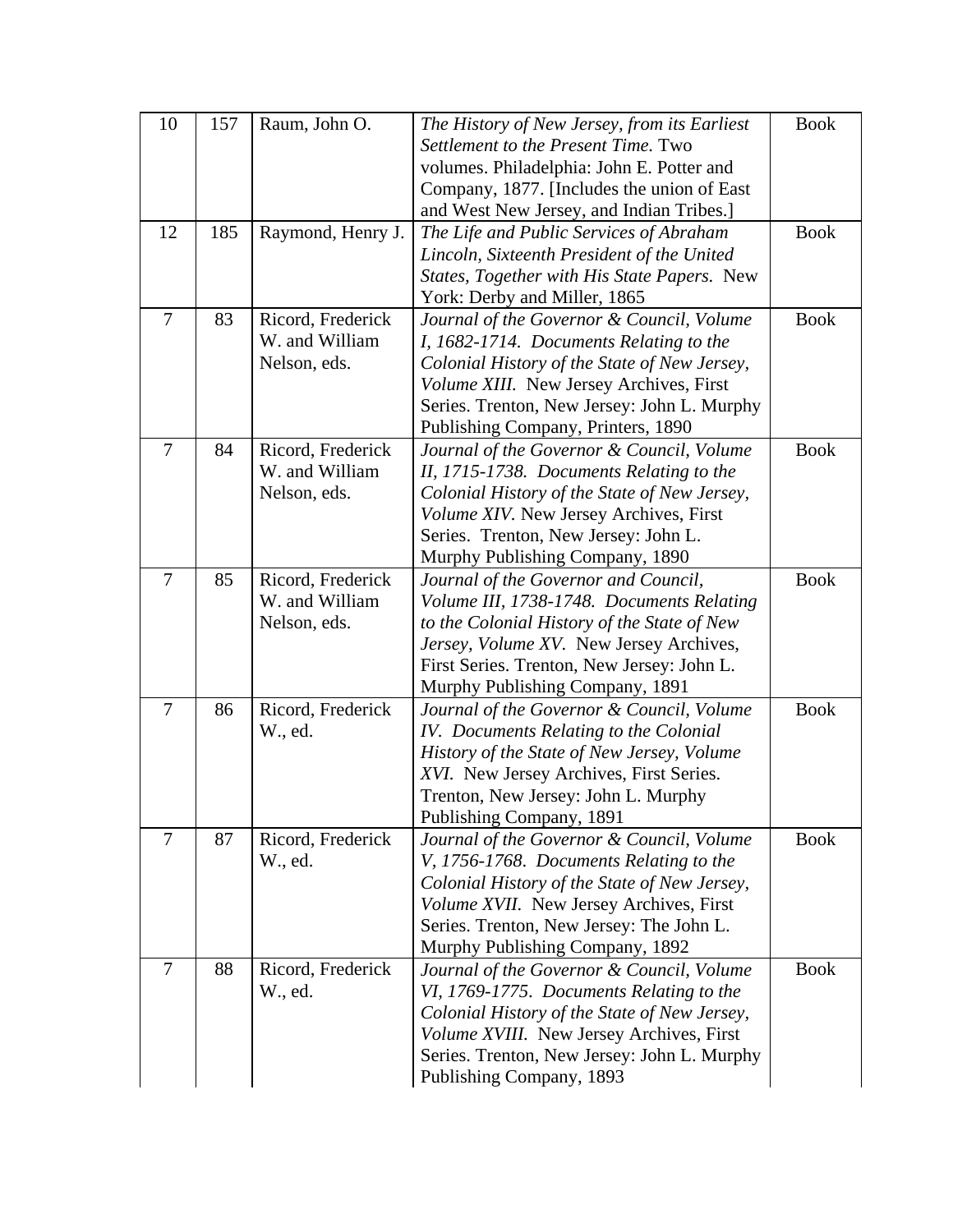| 6              | 78  | Ridpath, John          | A Popular History of the United States of    | <b>Book</b> |
|----------------|-----|------------------------|----------------------------------------------|-------------|
|                |     | Clark                  | America from the Aboriginal Times to the     |             |
|                |     |                        | Present Day. Philadelphia: Jones Brothers &  |             |
|                |     |                        | Company, 1876                                |             |
| 12             | 186 | Riley, James           | An Authentic Narrative of the Loss of the    | <b>Book</b> |
|                |     |                        | American Brig Commerce, Wrecked on the       |             |
|                |     |                        | Western Coast of Africa Hartford,            |             |
|                |     |                        | Connecticut: Silus Andrus, 1828              |             |
| $\overline{2}$ | 14  | Robertson, Keith       | States of the Nation: New Jersey. New York:  | <b>Book</b> |
|                |     |                        | Coward-McCann Inc., 1968                     |             |
| 6              | 79  | Rollin, Charles        | The Ancient History of the Egyptians,        | <b>Book</b> |
|                |     |                        | Carthaginians, Assyrians, Babylonians,       |             |
|                |     |                        | Medes and Persians, Grecians, and            |             |
|                |     |                        | Macedonians. New York: Harper &              |             |
|                |     |                        | Brothers, 1843 (two volume set).             |             |
| 12             | 189 | Rusling,               | Abraham Lincoln and His Religious Faith.     | Pamphlet    |
|                |     | <b>Companion James</b> | N.p.: Commandery of the State of             |             |
|                |     | F.                     | Pennsylvania, 1915                           |             |
| 5              | 63  | Salter, Edwin          | Old Times in Old Monmouth. Freehold, New     | <b>Book</b> |
|                |     |                        | Jersey: James S. Yard, 1887.                 |             |
| 11             | 178 | Seward, Olive, ed.     | William H. Seward's Travels Around the       | <b>Book</b> |
|                |     |                        | World. New York: D. Appleton and             |             |
|                |     |                        | Company, 1873                                |             |
| 11             | 175 | Seward, William        | Life and Public Services of John Quincy      | <b>Book</b> |
|                |     | Η.                     | Adams, Sixth President of the United States, |             |
|                |     |                        | with the Eulogy Delivered. New York:         |             |
|                |     |                        | Miller, Orton & Mulligan, 1856               |             |
| 5              | 64  | Shourds, Thomas        | History and Genealogy of Fenwick's Colony.   | <b>Book</b> |
|                |     |                        | Bridgeton, New Jersey: George F. Nixon,      |             |
|                |     |                        | [Quaker John Fenwick and the first]<br>1876  |             |
|                |     |                        | permanent English settlement in New          |             |
|                |     |                        | Jersey.]                                     |             |
| 10             | 163 | Sim, Mary B.           | Commercial Canning in New Jersey: History    | <b>Book</b> |
|                |     |                        | and Early Development. Trenton, New          |             |
|                |     |                        | Jersey: New Jersey Agricultural Society,     |             |
|                |     |                        | 1951                                         |             |
| $\overline{4}$ | 49  | Smith, J. Spencer,     | New Jersey's Relation to the Port of New     | <b>Book</b> |
|                |     | et al.                 | York: Fourth Preliminary Report of the New   |             |
|                |     |                        | Jersey Harbor Commission. Newark, New        |             |
|                |     |                        | Jersey: The Essex Press, 1914                |             |
| 4              | 40  | Smock, John C.         | Annual Report of the State Geologist, Report | <b>Book</b> |
|                |     |                        | on Forests, 1899. Trenton, New Jersey:       |             |
|                |     |                        | MacCrellish & Quigley, 1900                  |             |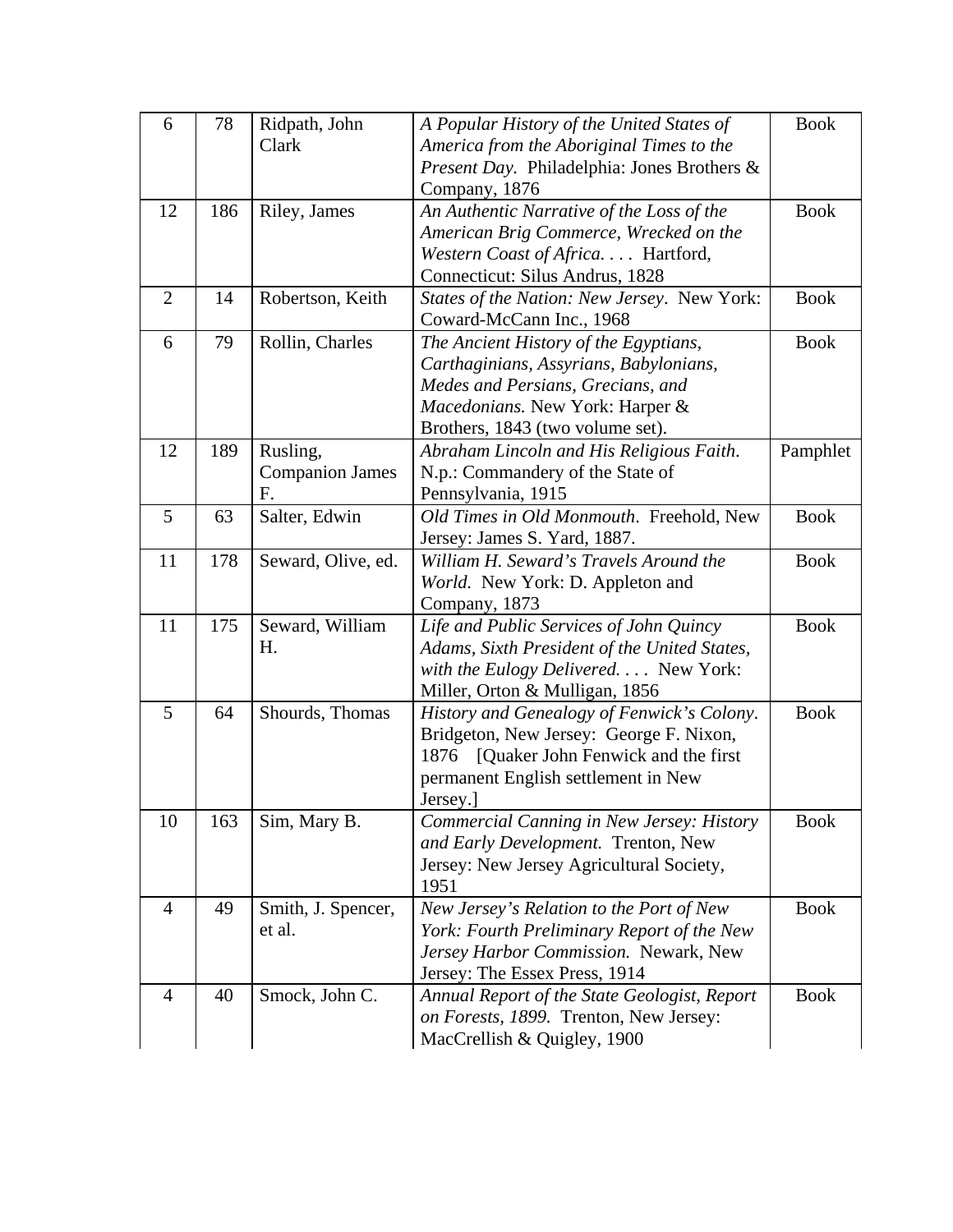| 13             | 193 | Snell, James P.                                                                                                                       | History of Sussex and Warren Counties, New<br>Jersey with Illustrations and Biographical<br>Sketches of Its Prominent Men. Philadelphia:<br>Everts and Peck, 1881                                                                              | <b>Book</b> |
|----------------|-----|---------------------------------------------------------------------------------------------------------------------------------------|------------------------------------------------------------------------------------------------------------------------------------------------------------------------------------------------------------------------------------------------|-------------|
| $\overline{4}$ | 52  | <b>State Commission</b><br>for Erection of<br>Monument to<br>Ninth New Jersey<br><b>Volunteers at New</b><br>Berne, North<br>Carolina | Report of the State Commission for Erection<br>of Monument to Ninth New Jersey Volunteers<br>at New Berne, North Carolina. N.p.: Author,<br>1905                                                                                               | <b>Book</b> |
| $\mathbf{1}$   | 6   | Stedman, Charles                                                                                                                      | The History of the Origin, Progress, and<br>Termination of the American War. Two<br>volumes. London: Author, 1794                                                                                                                              | <b>Book</b> |
| 12             | 187 | Story, Joseph                                                                                                                         | Commentaries on the Constitution of the<br>United States with a Preliminary Review of<br>the Constitutional History Boston:<br>Hilliard, Gray, and Company, 1833                                                                               | <b>Book</b> |
| $\overline{4}$ | 54  | Symmes, Frank R.,<br>Rev.                                                                                                             | History of the Old Tennent Church.<br>Cranbury, New Jersey: George W.<br>Burroughs, 1904                                                                                                                                                       | <b>Book</b> |
| 12             | 188 | Tarbell, Ida M.                                                                                                                       | The Life of Abraham Lincoln, Drawn from<br><b>Original Sources and Containing Many</b><br>Speeches, Letters, and Telegrams, Hitherto<br>Unpublished Four Volumes. New<br>York: Lincoln History Society, 1902                                   | <b>Book</b> |
| 11             | 176 | Taylor, Fitch W.                                                                                                                      | A Voyage Around the World in the U.S.<br>Frigate Columbia; Attended by her Consort<br>the Sloop of War John Adams, and Bearing<br>the Broad Pennant of Commodore George C.<br>Read. Two volumes. New Haven,<br>Connecticut: H. Mansfield, 1842 | <b>Book</b> |
| $\overline{4}$ | 51  | Taylor, Frank H.<br>and Wilfred H.<br>Schoff                                                                                          | The Port and City of Philadelphia.<br>Philadelphia: Local Organizing Commission<br>of the Congress of Navigation, 1912                                                                                                                         | <b>Book</b> |
| $\overline{4}$ | 55  | Tennent, Gilbert                                                                                                                      | Sermons on Important Subjects: Adapted to<br>the Perilous State of the British Nation,<br>Lately Preached in Philadelphia.<br>Philadelphia: James Chattin, 1758                                                                                | <b>Book</b> |
| 13             | 190 | Tholl, Claire K.,<br>ed.                                                                                                              | Bergen County History. 1970 Annual. River<br>Edge, New Jersey: Bergen County Historical<br>Society, 1970                                                                                                                                       | <b>Book</b> |
| 3              | 36  | Thwaites, Reuben<br>Gold                                                                                                              | The Colonies, 1492-1750. New York:<br>Longmans, Green and Company, 1927                                                                                                                                                                        | <b>Book</b> |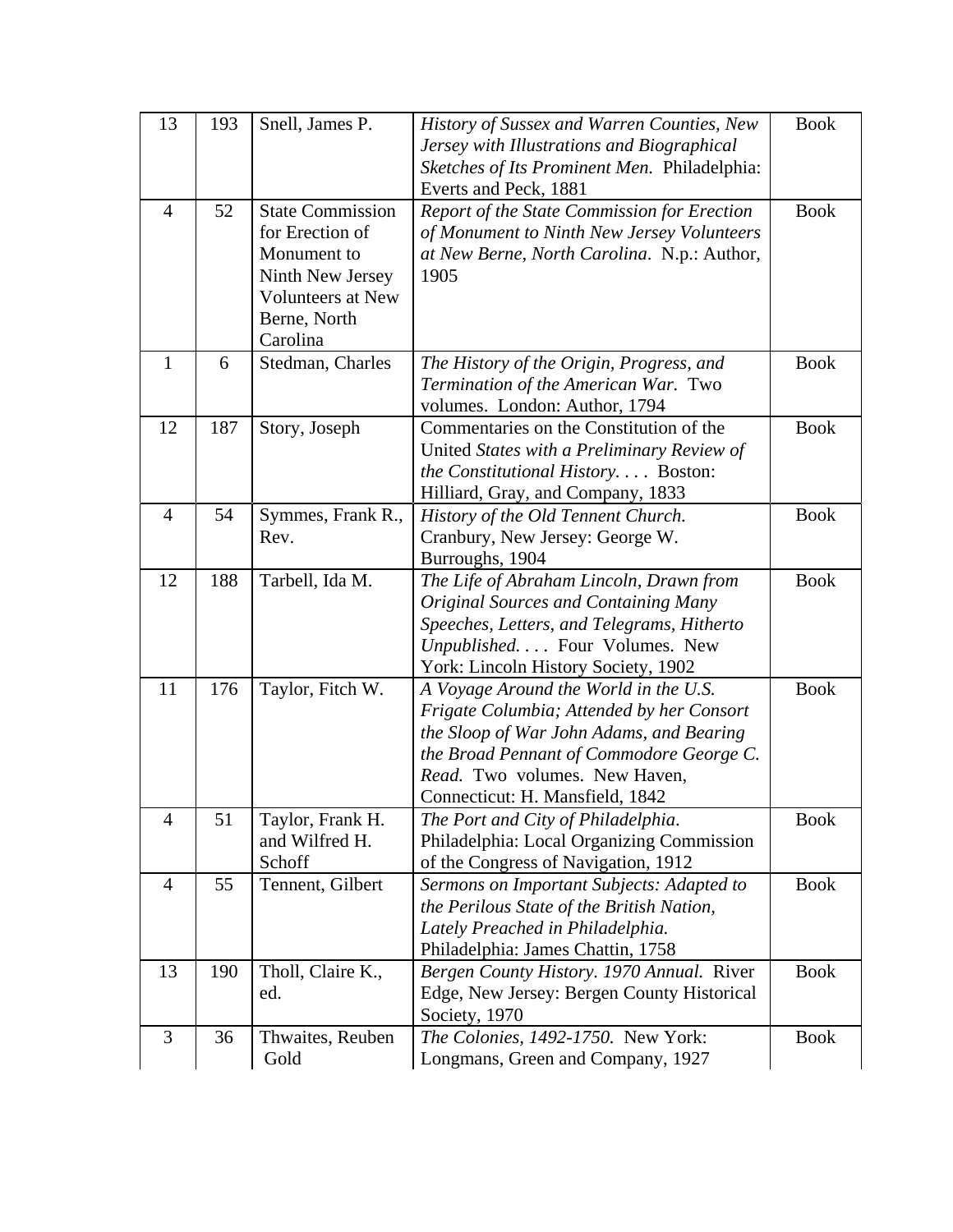| 8              | 105 | Todd, W. Parsons | Annual Report of the Quincy Mining<br>Company for the Year 1973. Morristown,<br>New Jersey: Quincy Mining Company, 1974 | Pamphlet    |
|----------------|-----|------------------|-------------------------------------------------------------------------------------------------------------------------|-------------|
|                |     |                  | [Re copper mine near Hancock, Michigan.]                                                                                |             |
| 13             | 192 | Van Horn, J.H.,  | Historic Somerset. New Brunswick, New                                                                                   | <b>Book</b> |
|                |     | Compiler         | Jersey: Somerset County Historical Society,                                                                             |             |
|                |     |                  | 1965 [two copies]                                                                                                       |             |
| 8              | 99  | Walker, Edwin    | A History of Trenton, 1679-1929. Two                                                                                    | <b>Book</b> |
|                |     | Robert, et al.   | volumes. Princeton, New Jersey: Princeton                                                                               |             |
|                |     |                  | University Press, 1929.                                                                                                 |             |
| 10             | 164 | Warren, George   | The Outdoor Heritage of New Jersey.                                                                                     | <b>Book</b> |
|                |     | C., Jr.          | Trenton, New Jersey: New Jersey Fish and                                                                                |             |
|                |     |                  | Game Commission, 1937                                                                                                   |             |
| 8              | 104 | Weiss, Harry B.  | An Almanack for Members of the New Jersey                                                                               | Pamphlet    |
|                |     |                  | Agricultural Society. Trenton, New Jersey:                                                                              |             |
|                |     |                  | New Jersey Agricultural Society, 1948                                                                                   |             |
| 3              | 37  | Weiss, Harry B.  | The Old Copper Mines of New Jersey.                                                                                     | <b>Book</b> |
|                |     | and Grace M.     | Trenton, New Jersey: The Past Times Press,                                                                              |             |
|                |     | Weiss            | 1963                                                                                                                    |             |
| $\overline{2}$ | 16  | Weiss, Harry B.  | They Took to the Waters: The Forgotten                                                                                  | <b>Book</b> |
|                |     | and Howard       | Mineral Spring Resorts of New Jersey and                                                                                |             |
|                |     | Kremble          | Nearby Pennsylvania. Trenton, New Jersey:                                                                               |             |
|                |     |                  | The Past Times Press, 1962                                                                                              |             |
| 10             | 165 | Weslager, C.A.   | The Log Cabin in America: From Pioneer                                                                                  | <b>Book</b> |
|                |     |                  | Days to the Present. New Brunswick, New                                                                                 |             |
|                |     |                  | Jersey: Rutgers University Press, 1969                                                                                  |             |
| 11             | 177 | Whitehead, John  | The Judicial and Civil History of New Jersey.                                                                           | <b>Book</b> |
|                |     |                  | Morristown, New Jersey: The Boston History                                                                              |             |
|                |     |                  | Company, 1897                                                                                                           |             |
| 13             | 194 | Whitehead,       | The Papers of Lewis Morris, Governor of                                                                                 | <b>Book</b> |
|                |     | William A., ed.  | Province of New Jersey from 1738-1746.                                                                                  |             |
|                |     |                  | New York: George P. Putnam, 1852                                                                                        |             |
| 10             | 166 | Widmer, Kemble   | The Geology & Geography of New Jersey.                                                                                  | <b>Book</b> |
|                |     |                  | Princeton, New Jersey: D. Van Nostrand,                                                                                 |             |
|                |     |                  | 1964                                                                                                                    |             |
| 10             | 167 | Wildman, Edward  | Penn's Woods, 1682-1932. N.p.: Author,                                                                                  | <b>Book</b> |
|                |     | Ε.               | 1944 [Re giant old trees in New Jersey,                                                                                 |             |
|                |     |                  | Pennsylvania, Maryland, and Delaware.]                                                                                  |             |
| 2              | 17a | Williams, Henry  | Window Gardening: Devoted Specifically to                                                                               | <b>Book</b> |
|                |     | T., Editor       | the Culture of Flowers and Ornamental                                                                                   |             |
|                |     |                  | Plans for Indoor Use and Parlor Decoration.                                                                             |             |
|                |     |                  | New York: Author, 1872                                                                                                  |             |